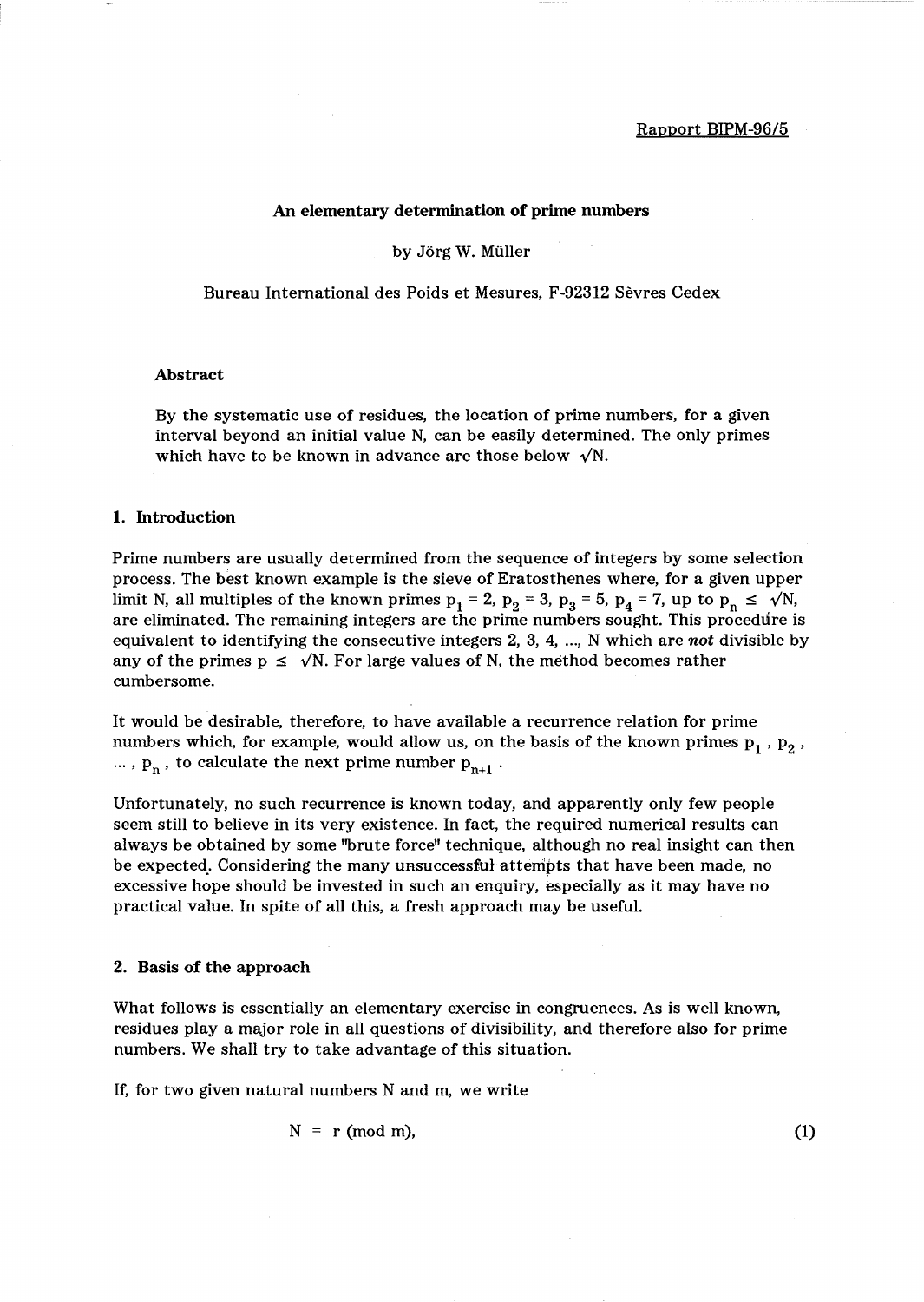this means that

$$
N = k m + r,
$$

with k an integer; m is called the module and r the residue. Two integers  $N_1$  and  $N_2$ with the same residue r (for a given m) are said to be congruent, or equal modulo m.

Usually residues are restricted to the range

$$
0 \leq r \leq m-1 \tag{2}
$$

but this is arbitrary and can be changed. It is equally possible to use instead of r, for example, residues of the form

$$
r+m, r+2m \text{ or } r-m = -(m-r)
$$

since they are all equal modulo m.

For what follows it is helpful to introduce the quantity

$$
\nu = m - r \tag{3}
$$

which is a kind of "negative residue" and therefore called "nessi" for short (in allusion to the Loch Ness monster). While r indicates by how much N exceeds a certain multiple of the module m,  $\nu$  describes by how much it fails to reach the next one. Their sum is therefore equal to m, or more generally 0 (mod m). The relation between residue and nessi is shown graphically in Fig. 1.



Fig. 1: Display of the relation between residue r and nessi  $\nu$  (k = integer).

Both residues and nessis are always positive integers. For a simple numerical illustration (with  $m = 7$ ) consider the number 11:

 $11 = 4 \pmod{7} = -3 \pmod{7}$ ,

where  $r = 4$  and  $v = 7 - 4 = 3$ .

We note that, since the integer N in (1) is an arbitrarily chosen initial value (i.e. a prime or a composed number), there may be zeros among its nessis and residues. They are only absent if N is a prime number.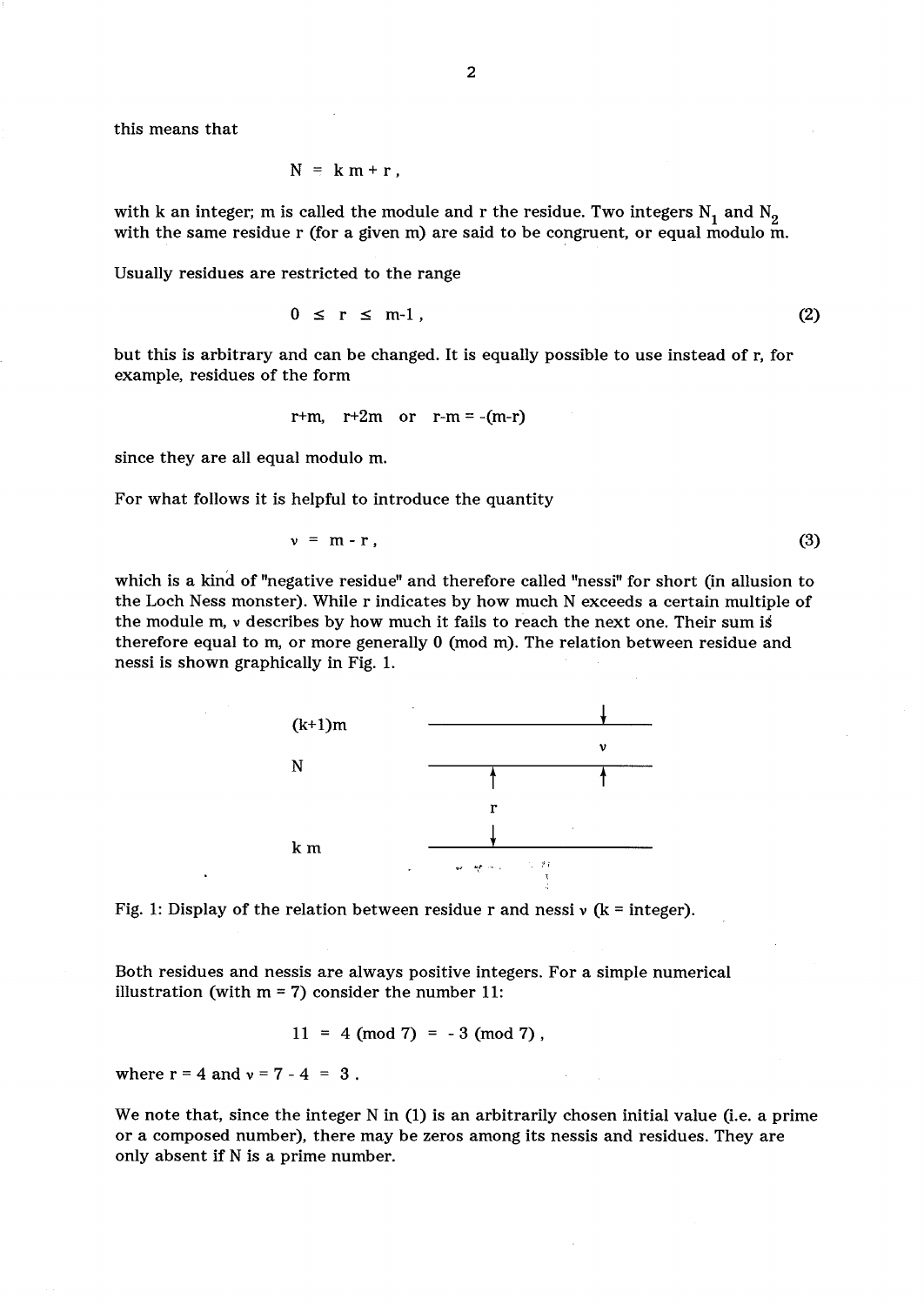From now onwards our modules will always be prime numbers. For  $m = p_i$  relation (1) can be written with (3) as

$$
N = r_i \pmod{p_i} = -v_i \pmod{p_i}
$$
. (4)

#### 3. Evaluation of primes

Let us now try to locate the next prime number P beyond N, for which we put

$$
P = N + d. \tag{5}
$$

The quantity sought is the distance d.

Since residues are additive, we obtain from (4) and (5)

$$
P = d - \nu_i \pmod{p_i}.
$$
 (6)

However, the necessary condition for P to be prime is that *none* of its residues vanish, i.e. that

$$
v_i \neq d, \quad \text{for all relevant primes } p_i. \tag{7}
$$

In consequence, the prime number in (5) is determined by the smallest value of d which does *not* appear among the nessis of N. This solves our problem.

In the listing of the nessi values  $v_i$  (for an illustration see below) we must obviously also include the values

$$
v_i + k p_i
$$
,  $k = 1, 2, 3, ...$ , (8)

as they are all congruent modulo  $p_i$ . Limits on these quantities are considered later.

If we go far enough in listing the nessi values  $v_i$ , we may find additional (higher) values (d') which are also missing. They correspond to the further prime numbers

 $P' = N + d'$ , we will be a set of  $\frac{2\pi}{3}$ 

which are thus obtained as a welcome by-product.

#### 4. Practical applications

To illustrate the simplicity of the method described above, we suggest two numerical applications.

### a) *Evaluation of some prime numbers beyond 100*

For simplicity,  $N = 100$  is chosen. The prime numbers  $p_i$  to be considered are below  $\sqrt{N}$ , thus  $p_1 = 2$ ,  $p_2 = 3$ ,  $p_3 = 5$  and  $p_4 = 7$ .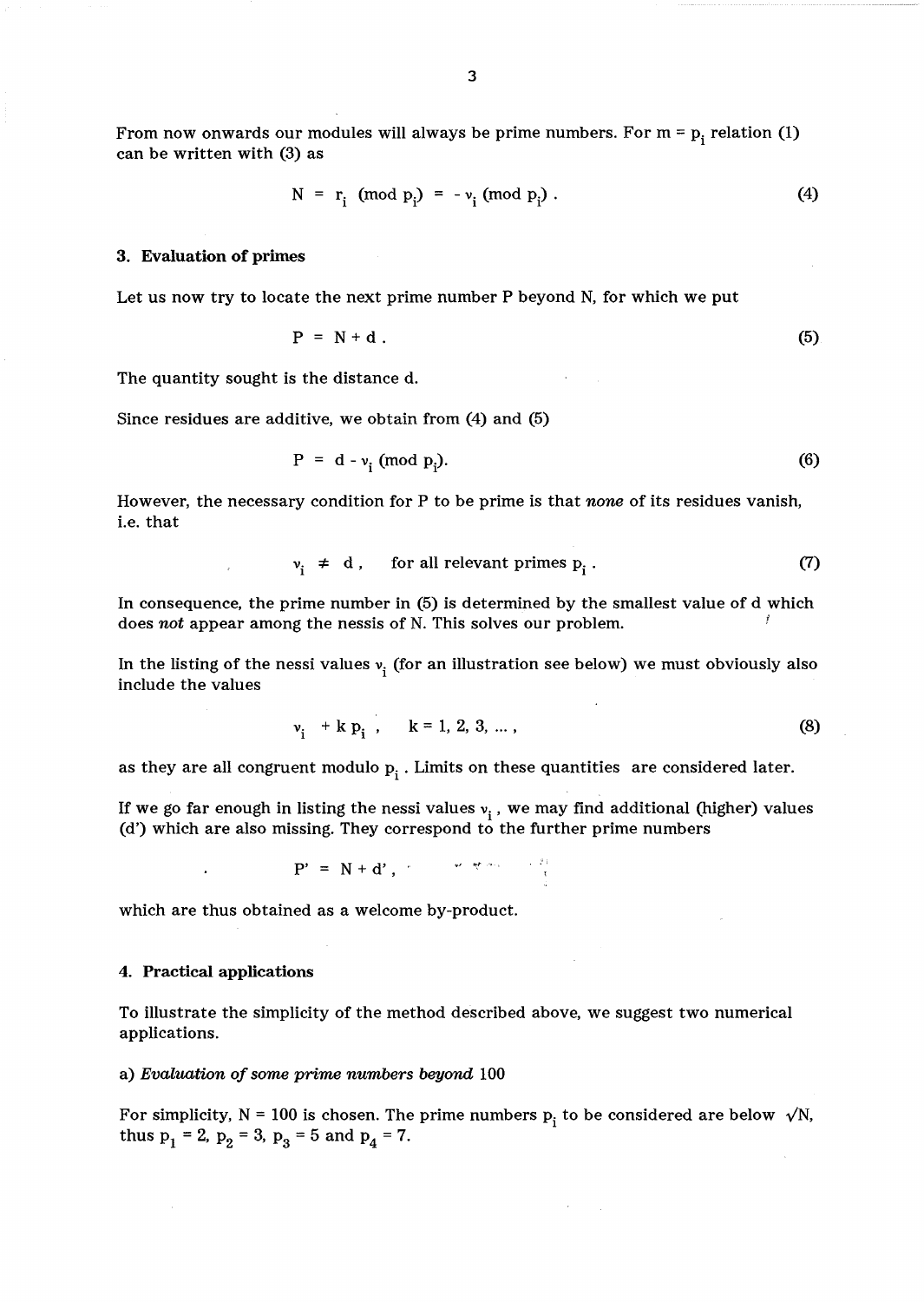Since  $100 = 34 \cdot 3 - 2 = 15 \cdot 7 - 5$ , we find for the initial nessi values

$$
v_1 = 0
$$
,  $v_2 = 2$ ,  $v_3 = 0$  and  $v_4 = 5$ .

Repeated addition of  $p_i$  then gives the nessi values listed in Table 1.

| $i =$            | $\mathbf{1}$            | $\boldsymbol{2}$ | 3              | 4                       |  |  |
|------------------|-------------------------|------------------|----------------|-------------------------|--|--|
| $\mathbf{p}_i =$ | $\boldsymbol{2}$        | 3                | $\overline{5}$ | $\overline{\mathbf{7}}$ |  |  |
| $v_{\rm i}$      | $\bf{0}$                | $\boldsymbol{2}$ | $\bf{0}$       | 5                       |  |  |
|                  | $\overline{\mathbf{2}}$ | $\overline{5}$   | $\overline{5}$ | 12                      |  |  |
|                  | $\overline{\mathbf{4}}$ | 8                | 10             |                         |  |  |
|                  | $\bf{6}$                | 11               | 15             |                         |  |  |
|                  | 8                       | 14               |                | ï                       |  |  |
|                  | 10                      |                  |                |                         |  |  |
|                  | 12                      |                  |                |                         |  |  |
|                  | 14                      |                  |                |                         |  |  |

Ĭ

Table 1: Table of the nessi values  $v_i$ , for N = 100 and  $v_i \le 15$ .

By searching in Table 1 for missing integers we find

 $d = 1, 3, 7, 9, 13.$ 

Since  $P = N + d$ , we readily obtain the first primes beyond 100, namely

$$
P = 101, 103, 107, 109, 113.
$$

This illustrates both the simplicity and the efficiency of the approach.

b) *Primes beyond* 12 553

The list of primes given in Riesel [1] ends at  $N = p_{1500} = 12553$ . Let us determine the subsequent ones, say in a range of 50.

where  $\eta$  and  $\eta$  is the  $\eta$ 

Since  $\sqrt{p_{1500}} \approx 122$ , the largest prime to be considered in our analysis is  $p_{29} = 109$ . This should still be manageable ''by hand".

The list of the nessi values can now be shortened. Since the distances d we are looking for are even, only even values of  $v_i$  will be given (after the first line). We then arrive at Table 2.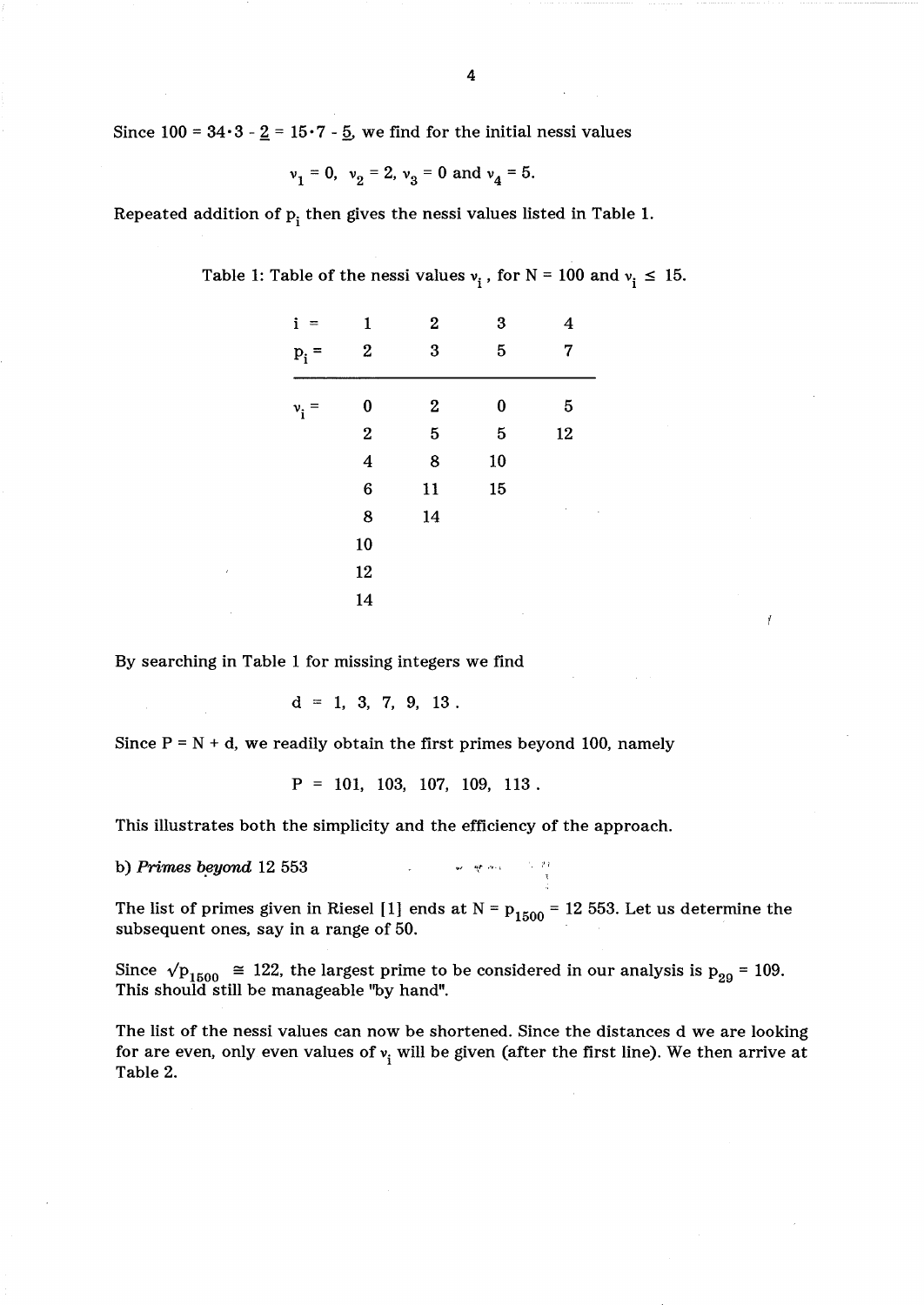| $p_i$ = | $\boldsymbol{3}$ | ${\bf 5}$ | $\boldsymbol{7}$ | 11               | 13               | 17  | 19              | 23             | 29                      | 31      | 37  | 41        |
|---------|------------------|-----------|------------------|------------------|------------------|-----|-----------------|----------------|-------------------------|---------|-----|-----------|
| $v_i$ = | $\boldsymbol{2}$ | $\bf 2$   | $\overline{5}$   | $\boldsymbol{9}$ | $\overline{5}$   | 10  | $6\phantom{1}6$ | $\overline{5}$ | $\overline{\mathbf{4}}$ | $\bf 2$ | 27  | 34        |
|         | $\bf 8$          | 12        | 12               | <b>20</b>        | 18               | 44  | 44              | 28             | $62\,$                  | 64      | 64  | 116       |
|         | 14               | 22        | 26               | 42               | 44               | 78  | 82              | 74             |                         |         |     |           |
|         | 20               | 32        | 40               | 64               | ${\bf 70}$       |     |                 |                |                         |         |     |           |
|         | 26               | 42        | 54               |                  |                  |     |                 |                |                         |         |     |           |
|         | 32               | 52        |                  |                  |                  |     |                 |                |                         |         |     |           |
|         | 38               |           |                  |                  |                  |     |                 |                |                         |         |     |           |
|         | 44               |           |                  |                  |                  |     |                 |                |                         |         |     |           |
|         | $50\,$           |           |                  |                  |                  |     |                 |                |                         |         |     |           |
|         |                  |           |                  | $p_i$ =          | 43               | 47  | 53              | 59             | 61                      | 67      | 71  | 73        |
|         |                  |           |                  | $v_i$ =          | $\boldsymbol{3}$ | 43  | $\bf8$          | 14             | 13                      | 43      | 14  | $\bf{3}$  |
|         |                  | Ŷ.        |                  |                  | 46               | 90  | 114             | 132            | 74                      | 110     | 156 | 76        |
|         |                  |           |                  |                  | 132              |     |                 |                |                         |         |     |           |
|         |                  |           |                  | $p_i$ =          | 79               | 83  | 89              | 97             | 101                     | 103     | 107 | $^{'}109$ |
|         |                  |           |                  | $v_i$ =          | 8                | 63  | 85              | $57\,$         | ${\bf 72}$              | 13      | 73  | 91        |
|         |                  |           |                  |                  | 166              | 146 | 174             | 154            | 274                     | 116     | 180 | 200       |

Table 2: List of (even) nessi values  $v_i'$ , for  $N = p_{1500}$ , up to  $v_i^{(last)} \ge 50$ .

Inspection of Table 2 reveals that

 $d = 16, 24, 30, 36$  and 48

are the only even integers absent up to 50. This yields five prime numbers following  $p_{1500}$  = 12 553 within an interval of 50, namely

 $P = 12 569, 12 577, 12 583, 12 589$  and 12601.

# 5. Final remarks

The two examples just discussed show that the method suggested for evaluating prime numbers works well, at least for relatively small numbers. However, the procedure can readily be programmed and should then be applicable to much larger primes. Only the last nessi values need be kept for later use: all the others are held in a common memory which may be inspected for absent values.

 $\bar{z}$ 

**Contractor**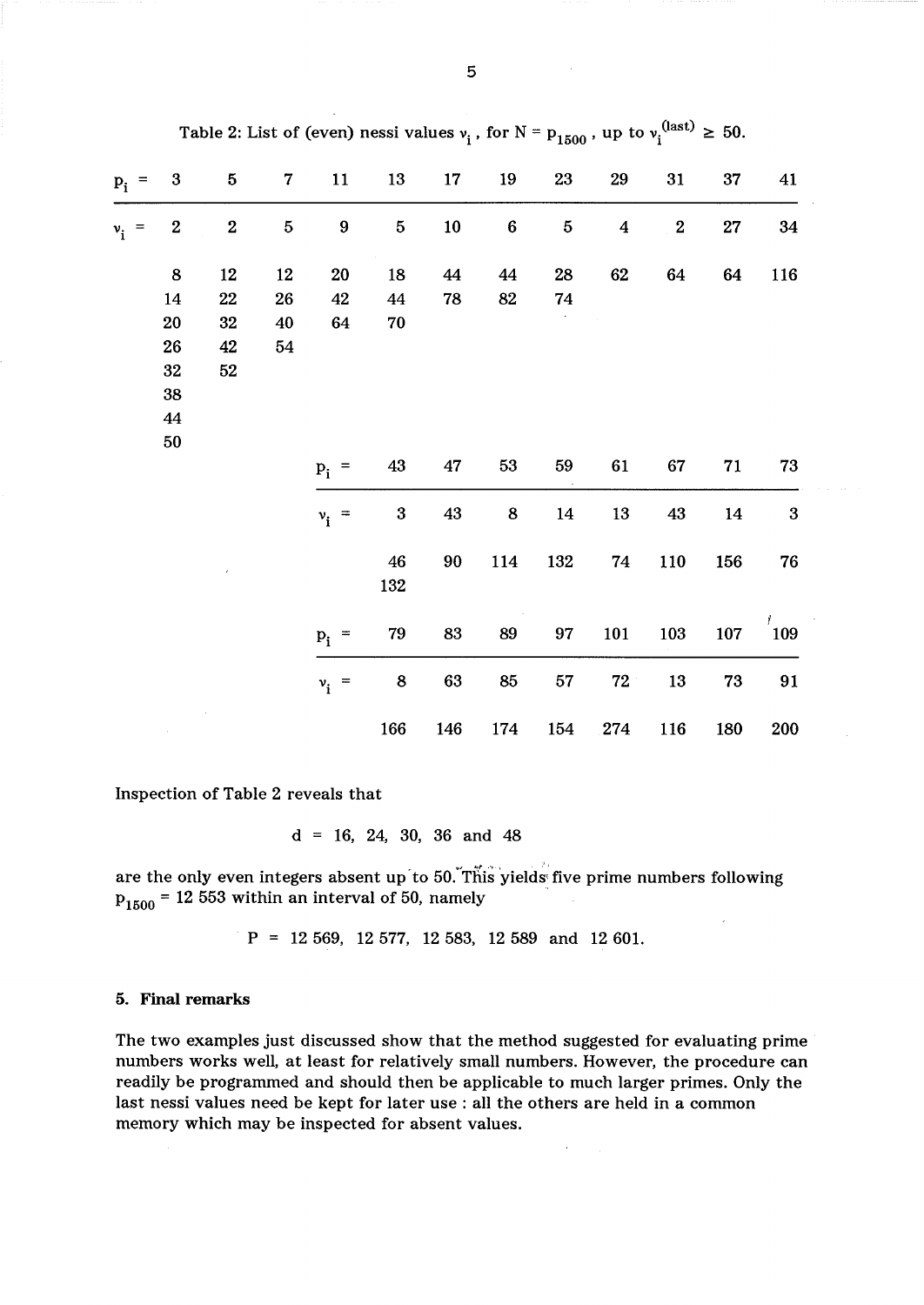As we can always choose an odd number N as starting point, only even values of  $v_i$  are candidates for d, and the long column for  $p_i = 2$  may be omitted. From the first even value of  $v_i$  onwards, the others are obtained by the repeated addition of  $2p_i$ .

We leave open the question of whether the procedure described may actually be considered a recurrence formula; this is a problem of semantics. In any case, it leads to equivalent results.

The number of primes that have to be known in advance increases with N, but their values are limited to  $p_i \leq \sqrt{N}$ . This is reminiscent of the similar condition which holds for formulae that permit the exact evaluation of  $\Pi(N)$ , the number of primes up to N, based on an approach first suggested by Legendre (for details, see [1]).

It may be of interest to obtain an estimate for the fraction l/R of prime numbers actually needed in the calculation. By using the well-known approximation

$$
\Pi(N) \cong \frac{N}{\ln N}, \tag{9}
$$

it is easy to calculate

$$
R = \frac{\Pi(N)}{\Pi(\sqrt{N})} \cong \sqrt{N} \frac{\ln \sqrt{N}}{\ln N} = \frac{1}{2} \sqrt{N}.
$$
 (10)

The reduction rapidly becomes quite important. The numerical values compare favourably with those applicable in the two examples given above.

When choosing an upper limit D for the range of explored values d, we must ensure that no new prime  $p_i$  will be required. If the last prime accounted for is  $p_f$  , the limit D must be chosen below  $(p_{f+1})^2$  - N. For the two examples considered before, this leads to the upper limits

> $D_a = 11^2 - 100 - 1 = 20$  $D_b$  = 113<sup>2</sup> - 12 553 - 1 = 215,

which have both been respected. Without this condition  $(p_{f+1})^2$  would be taken as prime. If the limit is not fixed in advance, the inclusion e.g. of  $p_{f+1}$  and  $p_{f+2}$  among the primes  $p_i$  provides a simple protection.

After listing a number of nessi values  $v_i$  with N as starting point, one may wish to update them with respect to a higher reference value N' which, for example, can be the last prime number (with the highest value d) determined previously. This is easily done. If we start, for a given prime  $p_i$ , with the last nessi value - which can always be arranged to be even and not smaller than d, as is the case in Table 2 -, then the initial values  $v_i$  for the new round are given by

$$
v_i' = v_i^{(last)} - d.
$$

To them we now add multiples of  $2p_i$ , at least up to a limit D'. This allows us to work with smaller nessi numbers for which we determine (as before) the integers  $d' \le D'$ which do *not* appear in the list, in order to obtain the subsequent primes  $P' = N' + d'$ .

and